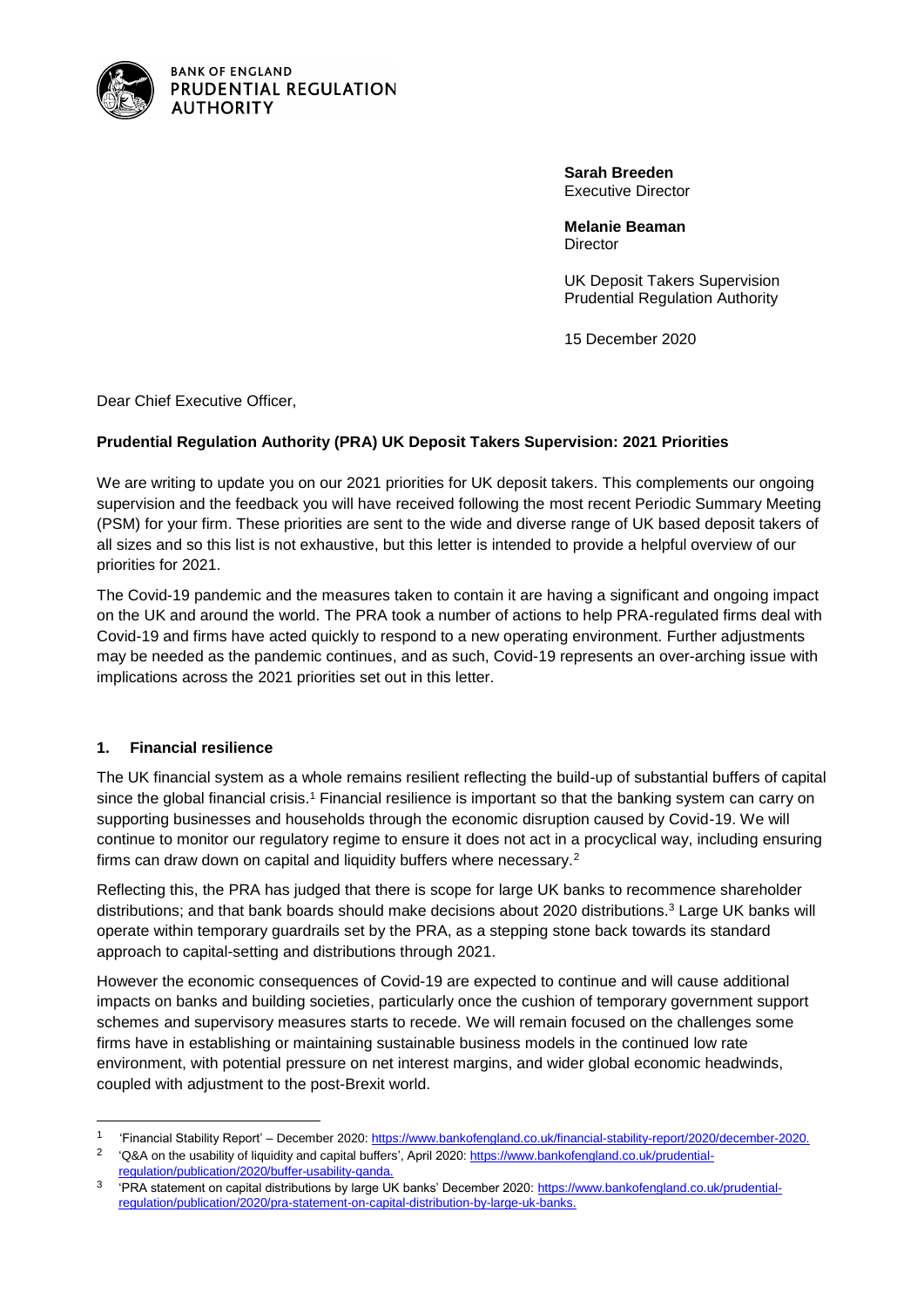As set out in the December Financial Stability Report, the Bank of England will conduct a stress test in 2021 to explore the financial resilience of major UK banks and building societies.<sup>4</sup> Stress testing remains a core PRA tool and supervisors will continue to work with firms as they seek to enhance their own internal stress testing and scenario development capabilities in response to the current environment.

# **2. Credit risk**

We anticipate an increase in customers in financial difficulty, arrears and default over 2021. We will maintain engagement across the sector, as appropriate, to assess whether firms have robust credit risk management practices, and whether they are considering an appropriate range of scenarios in determining provisioning levels, including appropriate use of staging within IFRS9 or other applicable accounting regimes. We will also continue to monitor the interaction of credit supply and demand given the important role of the banking system in supporting businesses and households through economic disruption.

Our assessment of firms' credit risk will continue to be a risk-based blend of thematic and firm-specific reviews. Three thematic reviews are currently underway (buy-to-let, SME, and retail collections); and we anticipate further thematic work on wholesale portfolios in potentially Covid-19 vulnerable sectors, plus some international portfolios subject to challenging economic and credit risk conditions. While payment deferrals remain of interest (in particular risk characteristics and associated changes in risk appetite, lending criteria and portfolio stress testing), the intensity of data collection is expected to ease over 2021 and we will look to re-assess our temporary Covid-19 data collections at the appropriate time.

## **3. Operational risk and resilience**

Enhancing the operational resilience of the financial sector remains a strategic priority for the PRA, and Covid-19 has reinforced its importance. Although firms responded to ensure operations could continue, in some instances they have adjusted risk appetites to accommodate deficiencies in controls as a result of temporary changes to their operating environment. We will continue to challenge how firms are ensuring that risk and control frameworks are operating effectively under the current working environment. This includes the capabilities of the three lines of defence, and the monitoring of material residual risks against risk appetites. Firms should not become complacent in their preparations for other operational disruptions or from the ongoing impact of Covid-19.

Following our consultations we intend to set standards for operational resilience and outsourcing during 2021 and we expect firms to consider the steps they will need to take to meet these.<sup>5</sup> We encourage firms to address the lessons learned from the pandemic, and review how these experiences might influence the development of operational resilience as a continuing discipline. We will be following up with firms as part of our supervisory approach, to understand how they will be taking this forward.

## **4. Transition from LIBOR to alternative risk-free rates**

The continued reliance of global financial markets on LIBOR poses a risk to financial stability that can only be reduced through a transition to alternative risk-free rates. While progress was made in certain areas during 2020, Covid-19 made other areas such as client engagement more challenging. The time for action is reducing, so we will expect to see intensive efforts and early progress in 2021.

We will be monitoring firms' progress against the targets of the Working Group on Sterling Risk Free Reference Rates (RFRWG) and targets for non-GBP exposures where relevant, as we expect all firms to play their part in meeting these milestones.<sup>6</sup> We will also be closely monitoring how firms are managing

l 4 'Financial Stability Report, In focus The resilience of the UK banking sector' – December 2020: [https://www.bankofengland.co.uk/financial-stability-report/2020/december-2020.](https://www.bankofengland.co.uk/financial-stability-report/2020/december-2020)

<sup>5</sup> 'Operational Resilience: impact tolerances for important business services', December 2019: [https://www.bankofengland.co.uk/prudential-regulation/publication/2018/building-the-uk-financial-sectors-operational-resilience](https://www.bankofengland.co.uk/prudential-regulation/publication/2018/building-the-uk-financial-sectors-operational-resilience-discussion-paper)[discussion-paper.](https://www.bankofengland.co.uk/prudential-regulation/publication/2018/building-the-uk-financial-sectors-operational-resilience-discussion-paper)

<sup>6</sup> 'Transition to sterling risk-free rates from LIBOR'[: https://www.bankofengland.co.uk/markets/transition-to-sterling-risk-free-rates](https://www.bankofengland.co.uk/markets/transition-to-sterling-risk-free-rates-from-libor)[from-libor.](https://www.bankofengland.co.uk/markets/transition-to-sterling-risk-free-rates-from-libor)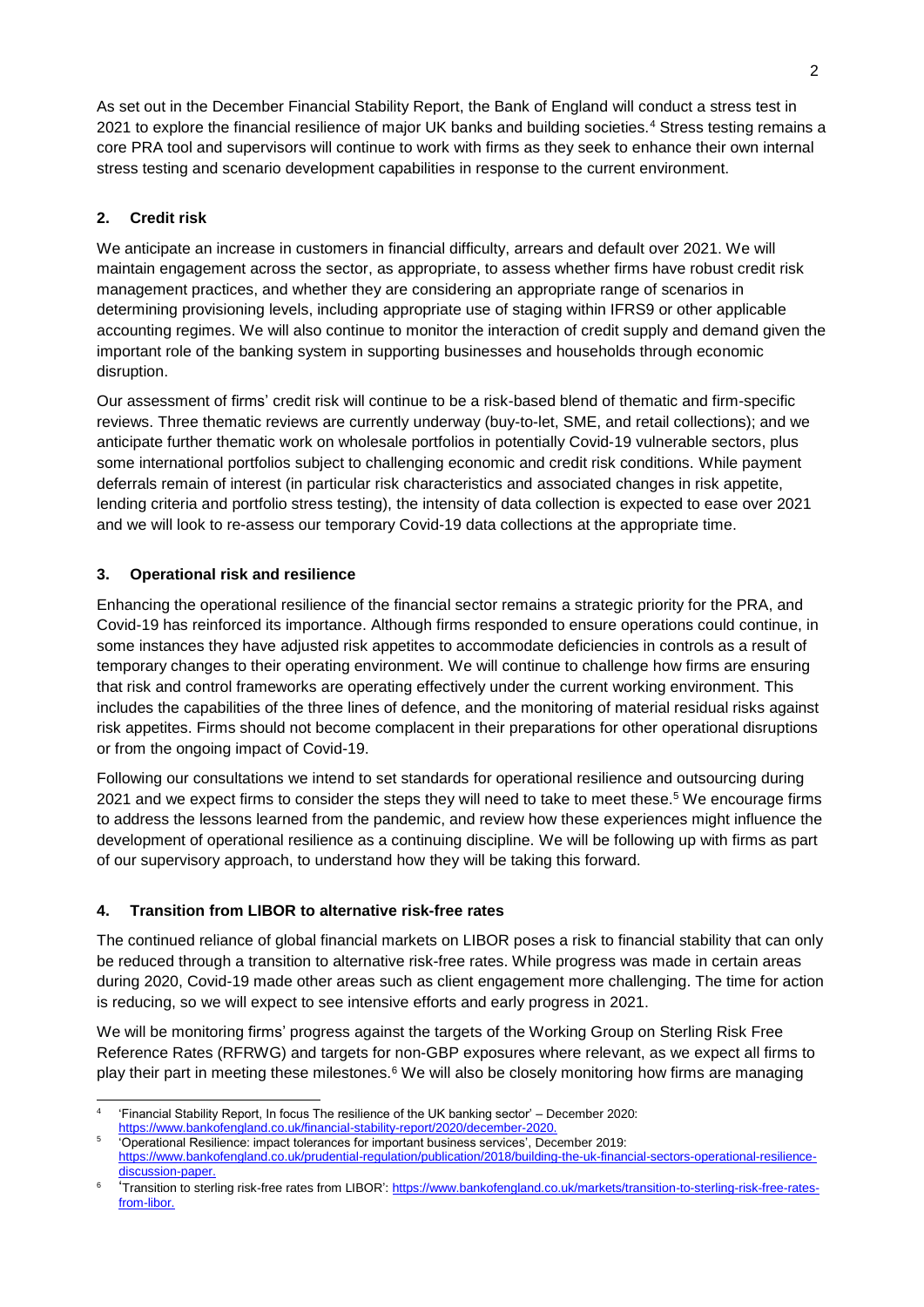the risks associated with transition, through regular review meetings with a range of firms and by reviewing the data we collect on firms' exposures. We will consider a range of supervisory tools for use where we see insufficient progress, or incidents of poor risk management or governance of transition.

#### **5. Competition and future regulatory frameworks**

One of the biggest drivers of successful innovation in financial services is competition, which is enhanced by having a regulatory regime that encourages fair competition through setting a level playing field and providing banks clarity as they enter, grow and exit the market.

Our proposed approach for new and growing banks was set out in Consultation Paper (CP) 9/20 and we aim to finalise this in the first half of 2021.<sup>7</sup> Our intention is that providing clarity on our approach to new banks as they grow will reduce uncertainty, and allow such firms to flourish, plan their growth, and compete effectively.

As Sam Woods set out in his recent Mansion House speech, we are also considering a 'strong and simple' framework for smaller non-systemic UK banks and building societies as we gain more room to tailor a prudential regime once the UK fully leaves the EU.<sup>8</sup> We have no intention of weakening prudential regulation, but we believe there is scope to achieve simplification of rules without reducing the overall robustness of the regime for smaller firms, and without harming financial stability. We plan to publish a discussion paper in the first half of 2021 and we encourage affected firms to engage fully in the discussion.

The Bank of England has been reviewing aspects of its MREL (Minimum Requirement for own funds and Eligible Liabilities) framework and intends to make an initial publication by end 2020.<sup>9</sup> The Financial Policy Committee and Prudential Regulation Committee also intend to conduct a review of the UK leverage ratio framework.<sup>10</sup> We encourage you to engage with relevant CPs and discussions.

### **6. Financial risks arising from climate change**

Climate change represents a material financial risk to firms and to the financial system and remains a key PRA priority. It is also an area of increasing focus in the UK, as evidenced in the Chancellor's November 2020 announcement of a roadmap towards mandatory disclosures, though the creation of a joint taskforce on climate-related financial disclosures. Minimising the future risks from climate change requires action now.

This increased focus builds on the 2019 supervisory statement and 2020 letter to CEOs,<sup>11</sup> which set expectations for banks and insurers to enhance their approaches to managing climate-related financial risks and to fully embed these by the end of  $2021<sup>12</sup>$  The use of scenario analysis is key to understanding the risks and the Bank of England has announced that it will be undertaking a system-wide climate scenario exercise in June 2021.<sup>13</sup> Firms should continue to take a proportionate approach that reflects their exposure to climate-related financial risk and the complexity of their operations.

l <sup>7</sup> Non-systemic UK banks: The Prudential Regulation Authority's approach to new and growing banks, July 2020: https://www.bankofengland.co.uk/prudential-regulation/publication/2020/new-and-growing-banks

<sup>8</sup> Strong and simple speech by Sam Woods - Mansion House 12 November: [https://www.bankofengland.co.uk/speech/2020/sam](https://www.bankofengland.co.uk/speech/2020/sam-woods-city-banquet)woods-city-banquet

<sup>9</sup> 'The Bank of England's approach to setting a minimum requirement for own funds and eligible liabilities', November 2020 [https://www.bankofengland.co.uk/paper/2018/boes-approach-to-setting-mrel-2018.](https://www.bankofengland.co.uk/paper/2018/boes-approach-to-setting-mrel-2018)

<sup>10</sup> 'Financial Stability Report', December 2019[: https://www.bankofengland.co.uk/-/media/boe/files/financial-stability](https://www.bankofengland.co.uk/-/media/boe/files/financial-stability-report/2019/december-2019.pdf)[report/2019/december-2019.pdf.](https://www.bankofengland.co.uk/-/media/boe/files/financial-stability-report/2019/december-2019.pdf) 11

<sup>&#</sup>x27;Enhancing banks' and insurers' approaches to managing the financial risks from climate change'. April 2019: [https://www.bankofengland.co.uk/prudential-regulation/publication/2019/enhancing-banks-and-insurers-approaches-to](https://www.bankofengland.co.uk/prudential-regulation/publication/2019/enhancing-banks-and-insurers-approaches-to-managing-the-financial-risks-from-climate-change-ss)[managing-the-financial-risks-from-climate-change-ss.](https://www.bankofengland.co.uk/prudential-regulation/publication/2019/enhancing-banks-and-insurers-approaches-to-managing-the-financial-risks-from-climate-change-ss)

<sup>12</sup> Letter from Sam Woods 'Managing climate-related financial risk'. July 2020: [https://www.bankofengland.co.uk/prudential](https://www.bankofengland.co.uk/prudential-regulation/letter/2020/managing-the-financial-risks-from-climate-change)regulation/letter/2020/managing-the-financial-risks-from-climate-cha

<sup>13</sup> 'The 2021 biennial exploratory scenario on the financial risks from climate change'. December 2019: [https://www.bankofengland.co.uk/paper/2019/biennial-exploratory-scenario-climate-change-discussion-paper.](https://www.bankofengland.co.uk/paper/2019/biennial-exploratory-scenario-climate-change-discussion-paper)